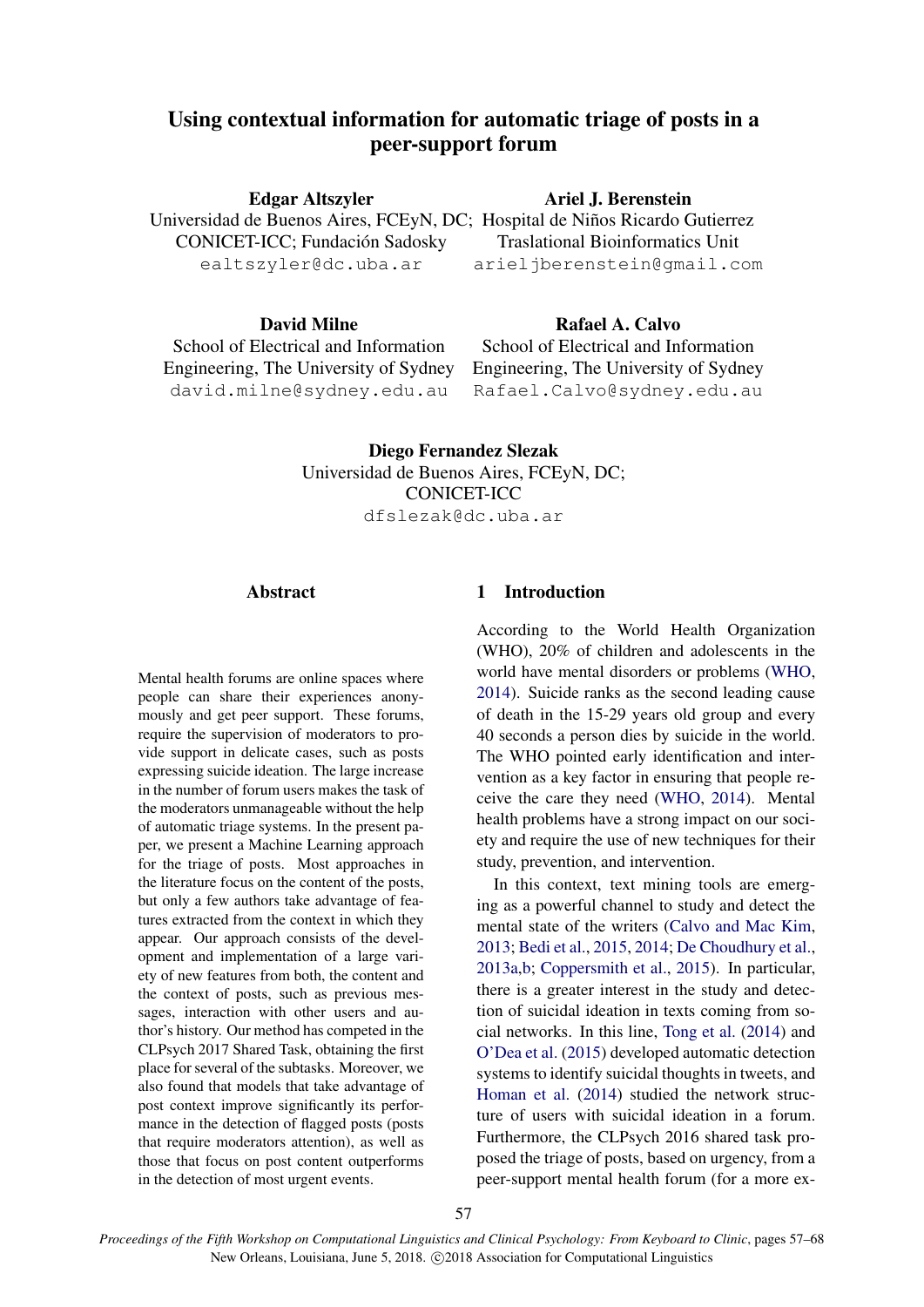haustive review see (Calvo et al., 2017)). In the present article, we build an automatic post triage system and compete in the CLPsych 2017 shared task (Milne et al., 2016). The automatic detection of suicidal ideation in social networks and forums provide a powerful tool to address early interventions in serious situations. Additionally, these techniques allow tracking the prevalence of different suicide risk factors among the population (Jashinsky et al., 2014; Fodeh et al., 2017), which provides valuable information that can be capitalized for the design of prevention plans.

#### 1.1 CLPsych 2017 Shared Task

The CLPsych 2017 shared task involves the triage of posts from an Australian mental health forum, *Reachout.com*, which provides a peer-support online space for adolescents and young adults. *Reachout.com* offers a space to read about other peoples experiences and talk anonymously. Additionally, the forum has trained moderators who intervene in delicate situations, such as when a user is expressing suicidal ideation. There is an escalation process to follow when forum members might be at risk of harm. As the number of forum members increases the reading of all post become impossible, thus an automatic triage that efficiently guides moderator's attention to the most urgent posts result essential (Calvo et al., 2016). The CLPsych 2017 Shared Task consists of identifying each forum post with one of four triage levels: *crisis*, *red*, *amber* and *green* (in decreasing priority). A *crisis* label indicates that the author is in risk so moderators should prioritize this post above all others, while a *green* label indicates that post does not require the attention of any moderator. See Milne et al. (2016) for a detailed description of the annotation process and the ethical considerations.

CLPsych 2017 Shared Task dataset consists of 157963 posts written between July 2012 and March 2017 (see Table 1). Among these posts, 1188 were labeled by 3 annotators in order to train the model (training set), and 400 were selected to form the testing set. Posts in the training set were written between April 2015 and June 2016 while posts in the test set were written between August 2016 and March 2017.

Fifteen teams took part in CLPsych 2017 shared task, with unlimited submissions per group. Each post of the dataset contains the text of the subject

|       | crisis |     | red amber green |     | total  |
|-------|--------|-----|-----------------|-----|--------|
| train | 40     | 137 | 296             | 715 | 1188   |
| test  | 42     | 48  | 94              | 216 | 400    |
| extra |        |     |                 |     | 156375 |

Table 1: Training dataset and extra unlabeled dataset statistics. Crisis, red, amber and green, are the four triage levels and reflects a decreasing priority of required moderator intervention/response. We had access to the test dataset only after the competition have finished

and the body, structured in XML format. Additional metadata is also provided, such as boards, thread, post time, or if the post was written by a moderator or not. The official metrics of the task are:

- *Macro-averaged f-score:* the average f1 score among *crisis*, *red* and *amber* labels.
- *F-score for flagged vs. non-flagged:* the average f1-score among flagged (*crisis* + *red* + *amber*) and non-flagged (*green*) labels. This is considered considered by the task organizers as the most important metric, given that it measures the system's capability to identify post that need moderators attention.
- *F-score for urgent vs. non-urgent:* the average f1-score among urgent (*crisis* + *red*) and non-urgent (*amber* + *green*) labels.

The official measures are the f-scores, as accuracy is known to be less sensitive to misclassification of elements in the minority class in highly unbalanced datasets. In this paper, we also analyze the f-score for *crisis* vs. *non-crisis*, which measures the system's capability to identify the most serious cases. This competition is a new version of the CLPsych 2016 Shared Task (Milne et al., 2016), which has the same goal but counts with a smaller dataset. The different approaches used in 2016 competition involved a huge variety of features, such as N-grams, lexicon-based features, word embeddings, and metadata. Most of the models extracted features from the content of posts, but only a few authors took advantage of features extracted from the context of the posts, such as n-grams of previous posts of the thread, or previous author's posts (Malmasi et al., 2016; Cohan et al., 2016; Pink et al., 2016).

In the present work, we extract and test a large variety of new features from both the body of the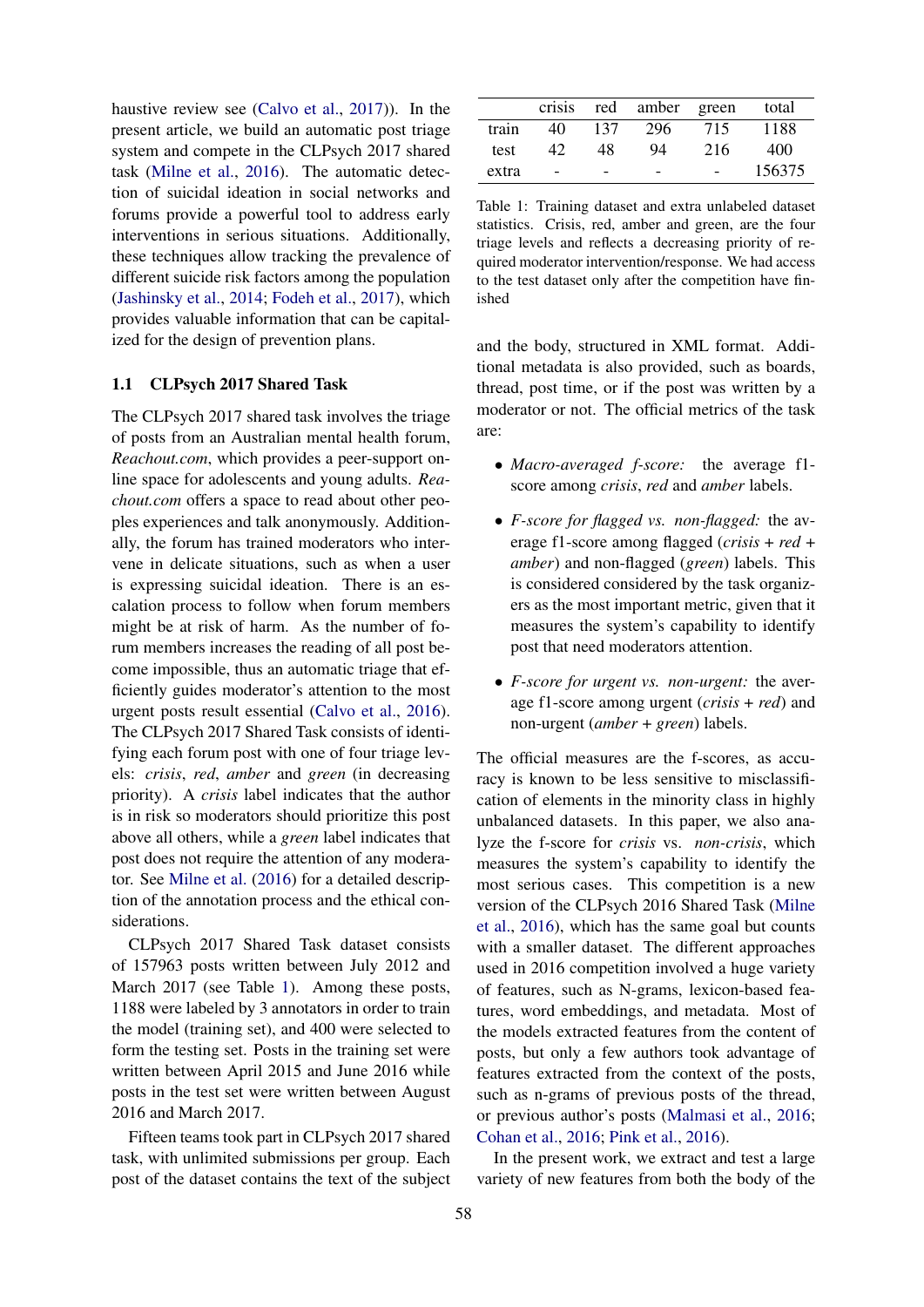posts and the context in which the posts occur, such as: (1) authors' history, (2) adjacent posts, and (3) the authors' interaction network. We hypothesize that the contextual features will be useful to capture new elements that allow building a better profile of the author of the posts. This idea is grounded in Van Orden et al. (2010) observation that suicidal behavior tends to persist over the lifetime, and also De Choudhury et al. (2013b), Homan et al. (2014) studies in which they show that interaction patterns have valuable information about the underlying mental state of the users.

## 2 Method

To triage posts we apply a supervised classification-based approach. In the present section, we describe the texts preprocessing step, the features that were used, the feature transformation process and the classification method.

First, we preprocessed the body of the post: we removed HTML format and eliminated quotes (HTML quotes tags), we converted ReachOut links, other webpage links, author mentions, and forum's emoticons to tokens such as #reachout link, #ref link, #reference, #SmileyHappy respectively. Then we transformed the text to lowercase and word-tokenized it with the happierfuntokenizing.py (World Well-Being Project, 2017), which can handle most common emoticons.

We extracted a total of 2799 features from each post. We organized features in seven main categories, four of them are content based features: (Word2vec - N-grams - Metadata - Body), and the remaining are context-based ones (Interaction features - Adjacent features - Author features).

After the feature extraction process, a Z-score transformation was applied to all features, with the exception of n-grams features in which we performed a TF-IDF weighting. Then, missing values were filled with the mean value of those features in the unlabeled dataset.

Following we present a brief description of each category (see Table 2 for features statistics). In this section, we will use parenthesis to show the number of features.

Given the large number of features, in some categories we built subsets of features, in which we selected the features that we considered the most

relevant in each case (see Supplemental Material A.1 for a detailed description of each subset).

| Feature     | Type    | Complete | Subset |
|-------------|---------|----------|--------|
| Word2vec    | content | 50       |        |
| N-grams     | content | 2274     | 50     |
| Metadata    | content | 23       | 7      |
| Body        | content | 68       | 23     |
| Interaction | context | 155      | 57     |
| Adjacent    | context | 152      | 100    |
| Author's    | context | 77       | 50     |
| Total       | hoth    | 2799     |        |

Table 2: Features statistics. For each feature category, we show the type, the number of extracted features (noted as complete), and the number of selected features in its subset (Noted as Subset)

#### 2.1 Word2vec representation (50 features)

We used all post bodies in the unlabeled dataset to train a Skip-gram model (Mikolov et al., 2013a) of 50 dimensions. We discarded infrequent tokens, with less than 5 repetitions and very frequent tokens, with a frequency higher than  $10^{-3}$ . We set the window size and negative sampling to 15 (which were found to be maximal in two semantic tasks over TASA corpus (Altszyler et al., 2017)). Word2vec semantic representations were generated with the Gensim Python library (Rehuek and Sojka, 2010). After the training, the resulting Word2vec post's features were computed as the average of all word-embeddings in the post.

## 2.2 N-grams (2274 features)

We extracted unigrams and bigrams from all body posts, and kept the 3000 most frequent N-grams in the training corpus (following (Brew, 2016)) and applied a TF-IDF transformation. As the training and test sets contain posts from different time periods, the language patterns may have changed during this time lapse. In order to eliminate most different N-grams, we have excluded all N-grams with a frequency lower than  $5.10^{-5}$  in the posts form unlabeled dataset in the period Aug 2016 - Mar 2017 (726 N-grams where eliminated in this way).

#### 2.3 Metadata features (23 features)

We included several non-linguistic features derived from post's metadata and removed all features showing lack of variability in our training set  $(\text{std} = 0)$ . The selected features are: week day (7),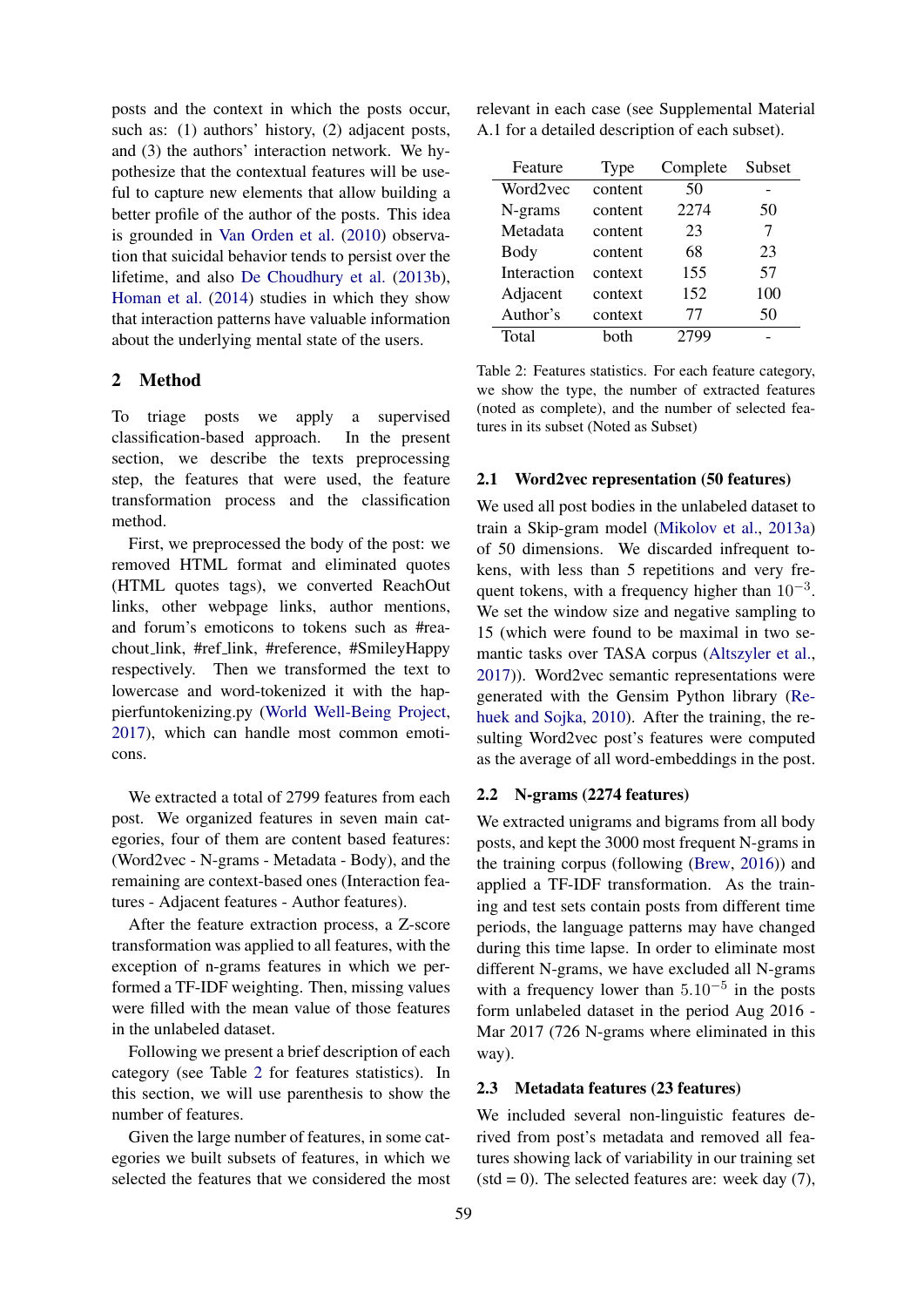board (5), whether the author is a moderator or not (1), whether the author created the thread (1) and time since the last edition (1). Additionally, We subdivided the day in 8 timeslots of 3 hours, and create *post time* features, consisting of 8 dummy variables to identify the timeslot of the post (8).

## 2.4 Body content features (68 features)

These features aim to characterize the emotional and psychological state of the author of the post. We employed several well-established lexicons, such as Emolex (Mohammad and Turney, 2010) (10), Hedonometer (Dodds et al., 2011)(1), DAL (Whissell, 1989) (3), Warriner's Norms (Warriner et al., 2013) (3), Age of Adquisition (Kuperman et al., 2012)(1), Bristol familiarity and imaginary norms (Stadthagen-Gonzalez and Davis, 2006) (2), and WWBP lexicons (Schwartz et al., 2016, 2013; World Well-Being Project, 2017) which includes: PERMA (10), OCEAN (5), time-oriented (3) and affect-intensity lexicons (2). We also used MentalDisLex (Zirikly et al., 2016) (1), profanity word-list (Smedt and Daelemans, 2012) (1), Von Ahn offensive lexicon (Von Ahn, 2016) (1), subjectivity and sentiment analysis (Smedt and Daelemans, 2012) (2), fraction of first person singular and second person pronouns (2), determiners (1), word counts (1), mean word length (1), number of webpage links (1), lexical diversity (1)(mean fraction of different words among 100 random subsamples of 10 words) and the fraction of words semantically similar to several keywords<sup>1</sup> (8). The semantic similarity was measure with word2vec pre-trained vectors (Mikolov et al., 2013b) and the threshold to identify a word as similar was set to 0.3.

We also included categorical features, such as predefined forum emoticons (4), references to helplines<sup>2</sup> (1), references to advisors<sup>3</sup> (1) and selfharm expressions were present or not  $4$  (2). We

only take into account self-harm expressions in which only appears first-person pronouns and did not appears negations in a window of 15 or 50 words around the regexp.

Missing values in lexicon-based features which have a neutral value were filled by the neutral value (for example in DAL, pleasantness range from 1 (unpleasant) to 3 (pleasant), thus we replaced missing values with 2). All features showing lack of variability ( $std = 0$ ) in our training set were removed.

#### 2.5 Interaction features (155 features)

We believe that the interaction patterns between users hold valuable information about the underlying intention and emotions of the posts. To this end, we built a *directed mention graph* where a node (post),  $n_i$  has an incoming edge from  $n_i$  if  $n_i$ has mentioned the  $n_i$  post author within a 10 post temporal windows, or an outgoing edge if  $n_i$  has mentioned  $n_i$  author in the same period. First, we take advantage of this network to extract seven basic network structural features such as: in/out degree, number of in/out edge from different authors, number of loops, number of post from the author in the window, out degree of the author mentioned in the post.

Then, we define on this graph node attributes based on some set of *Body* and *Word2Vec* features, namely  $f_a$ . After that, for the k-th node (post) in our network, we define a new set of interactionbased features  $Fint_a$ , by averaging the feature  $f_a$ across the neighborhood of the post  $(Nei)$ . It is:

$$
Fint_a := \frac{1}{|Nei|} \sum_{k \in Nei} f_a \tag{1}
$$

74 features were extracted from incoming edges and 74 from outgoing edges. The extracted features consist on, Word2vec (50), WWBP lexicons (20), Hedonometer (1), pronouns (2) and semantic coherence (1), which is measured as the cosine similarity between the word2vec embedding of the node and the central post.

Missing values that use Word2vec similarity were filled by the mean similarity between successive posts in the unlabeled dataset, missing values

<sup>&</sup>lt;sup>1</sup>Word2vec keywords: depression, suicide, fear, mental health, suicidal ideation, antidepressant, hopelessness and anxiety

<sup>&</sup>lt;sup>2</sup>helplines keywords: kidshelpline, eheadspace, helpline, kidshelp, khl, counselling, headspace, helplines, mensline, www.eheadspace.org, 1800respect, beyondblue, lifeline, callback, lifeline's, scbs, catt, triage, suicideline

<sup>&</sup>lt;sup>3</sup>advisors keywords: supervisor, supervisors, mentor, manager, tutor, manager, casemanager, managers, manager's, psych, pysch, psychiatrist, gp, gp's, counsellor, counsellor, counselor

<sup>&</sup>lt;sup>4</sup>Self-harm regular expressions: "suicid\w<sup>\*"</sup>, "kill\w<sup>\*</sup>" myself", "kill $\wedge^*$  my self", "cut $\wedge^*$  myself", "cut $\wedge^*$  my self", "hurt $\wedge w^*$  myself", "hurt $\wedge w^*$  my self", "harm $\wedge w^*$  myself", "harm $\setminus w^*$  my self", "I want $\setminus w^*$  to die" , "I don't want

to live", "end my life" ( $\wedge w^*$  refers to 0 or more alphabetic letters. The selected self-harm expressions where inspired in posts from the subreddit *suicidewatch*. In keyword spotting, it is important not to be influenced by the train data in order to avoid overfitting.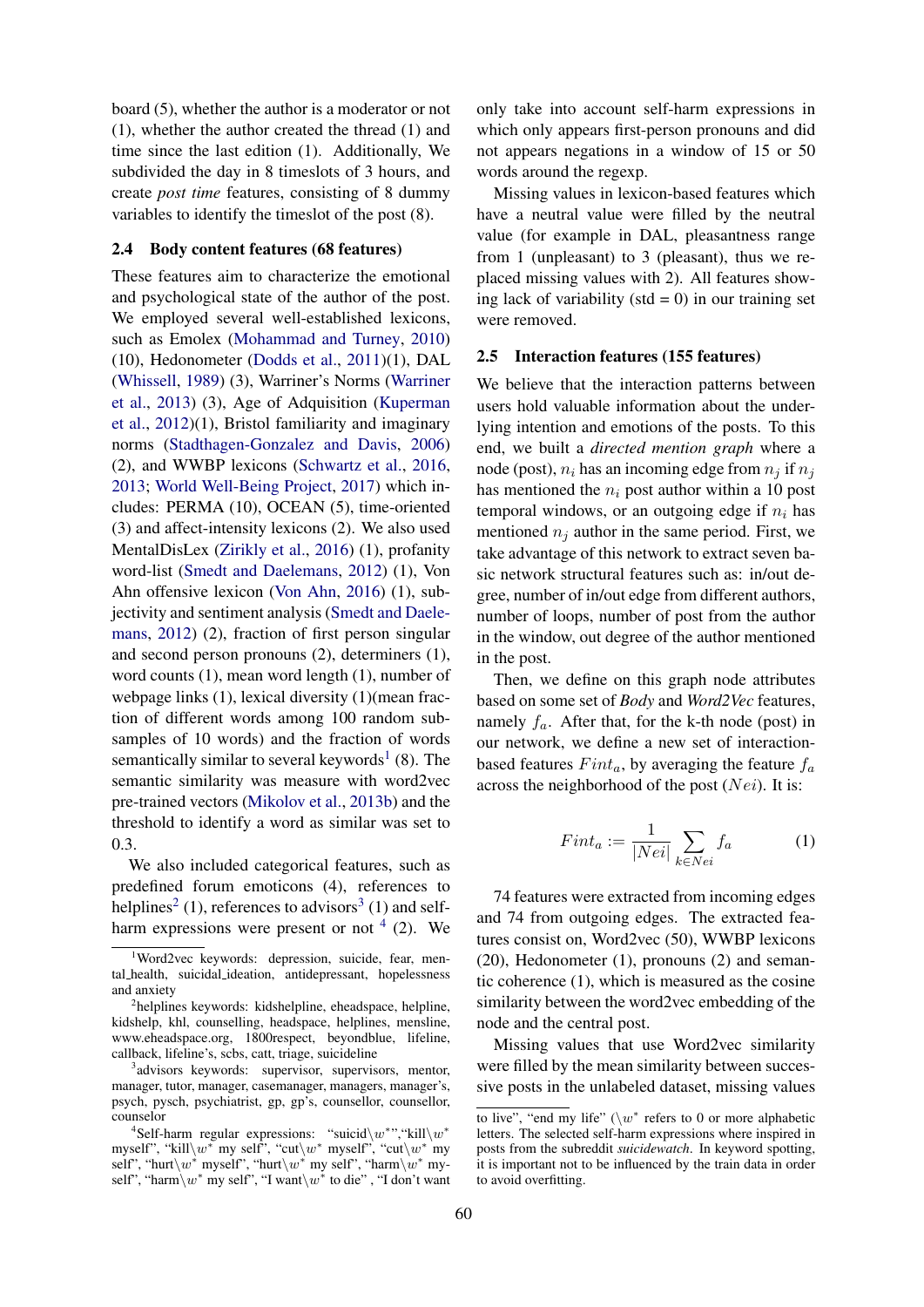which count outgoing edges were filled by −1 and missing values in  $Fint_a$  features were filled with the mean value of the feature  $a$  in the unlabeled dataset.

#### 2.6 Adjacent features (152)

For each post, we extract 76 features from the previous post in the same thread and 76 features from the previous post produced by the same author in the thread. The extracted features consist on: Word2vec (50), WWBP lexicons (20), Hedonometer (1), pronouns (2) semantic coherence between the post and the previous post (1), post day of the previous post (1), time between posts (1).

## 2.7 Authors' features (77 features)

We replicated and extended Shickel *et* al's (Shickel and Rashidi, 2016) idea of deriving attributes from the history of the authors. For each post, we computed the mean value of several features for all the previous posts written by the same author. These features provide a baseline for the authors, which may allow the machine learning algorithm to identify when a post differs from the typical behavior of its author. The extracted features consist on, Word2vec (50), WWBP lexicons  $(20)$ , Hedonometer  $(1)$ , pronouns  $(2)$ , post day  $(1)$ 

Additionally, we added other features to identify more general authors behavior, such as, entropy in thread and board participation (2) and median time between posts measured in log-scale,  $log(\#minutes + 1)$  (1).

## 2.8 Models

We used Support Vector Machine classifiers (SVM) with linear kernels and Radial Basis Function (RBF) kernels. Each model was trained on different combinations of features, and the hyperparameter C was selected with a grid search scheme for each model. In the grid search, the performance metric was the macro f-score with a 10-fold Cross-Validation (CV). The C hyperparameters were varied among {0.1, 0.2, 0.5, 1, 2, 5, 10, 20, 50, 100} for the SVM-RBF models and among {0.0001, 0.0002, 0.0005, 0.001, 0.002, 0.005, 0.01, 0.02, 0.05, 0.1} for the SVMlinear models. As the training dataset is highly imbalanced, both SVM models were trained with class weights inversely proportional to class frequencies in the training dataset. We also tested XGBoost and Random Forest models which underperformed the SVM models, and a feature se-

lection process which did not produce significant performance improvements in the SVM RBF and SVM linear models (see Supplemental Material A.3). All the models were implemented in python with Sklearn or XGBoost packages, and all other parameters, not included in the grid search, were set to their default values.

We have built nine collections of features composed of different categories and features subsets (for a full description of the collections see Supplementary Materials A.2). With this features collections, we trained 18 SVM models, half with an RBF kernel and half with a linear kernel. Additionally, we implemented four ensemble models composed by SVM's combined with a majority voting method. We used ensembles with four and seven SVMs with RBF and linear kernels and the differences within the voting SVM's are their training features (see Supplementary Materials A.4 for a full description of the voting SVM's features). In case of a tie between classes, the post is classified as the most urgent class.

#### 3 Results

Table 3 shows the top performing models of the CLPsych 2017 challenge divided by metric, in which only the best model of each team is showed. We have obtained the 2nd position in the *Macroaveraged f-score* with an ensemble of 4 SVMlinear models, the 1st position in the *flagged vs non-flagged* f-score with an ensemble of 7 SVM-RBF models, the 1st position in the *urgent vs non-urgent* f-score with a SVM-RBF trained with Word2vec + N-grams + subset of body features, and the 1st position in *crisis vs non-crisis* f-score with a SVM-RBF trained with Word2vec + Ngrams + subset of metadata features.

In Table 4 we show our model's results ordered by the performance in the flagged vs non-flagged metric, which is considered by the organizers as the most relevant metric, as it measures the system's capability to identify posts that need moderators attention.

It is worth noting that there is not a universal best model, however, our approach obtains very good results in all performance measures. In particular, our models tend to outperforms other team's models in the flagged vs non-flagged fscores, where nine of the top ten models are from our team (see bold scores in Table 4).

Among our models, those that take advan-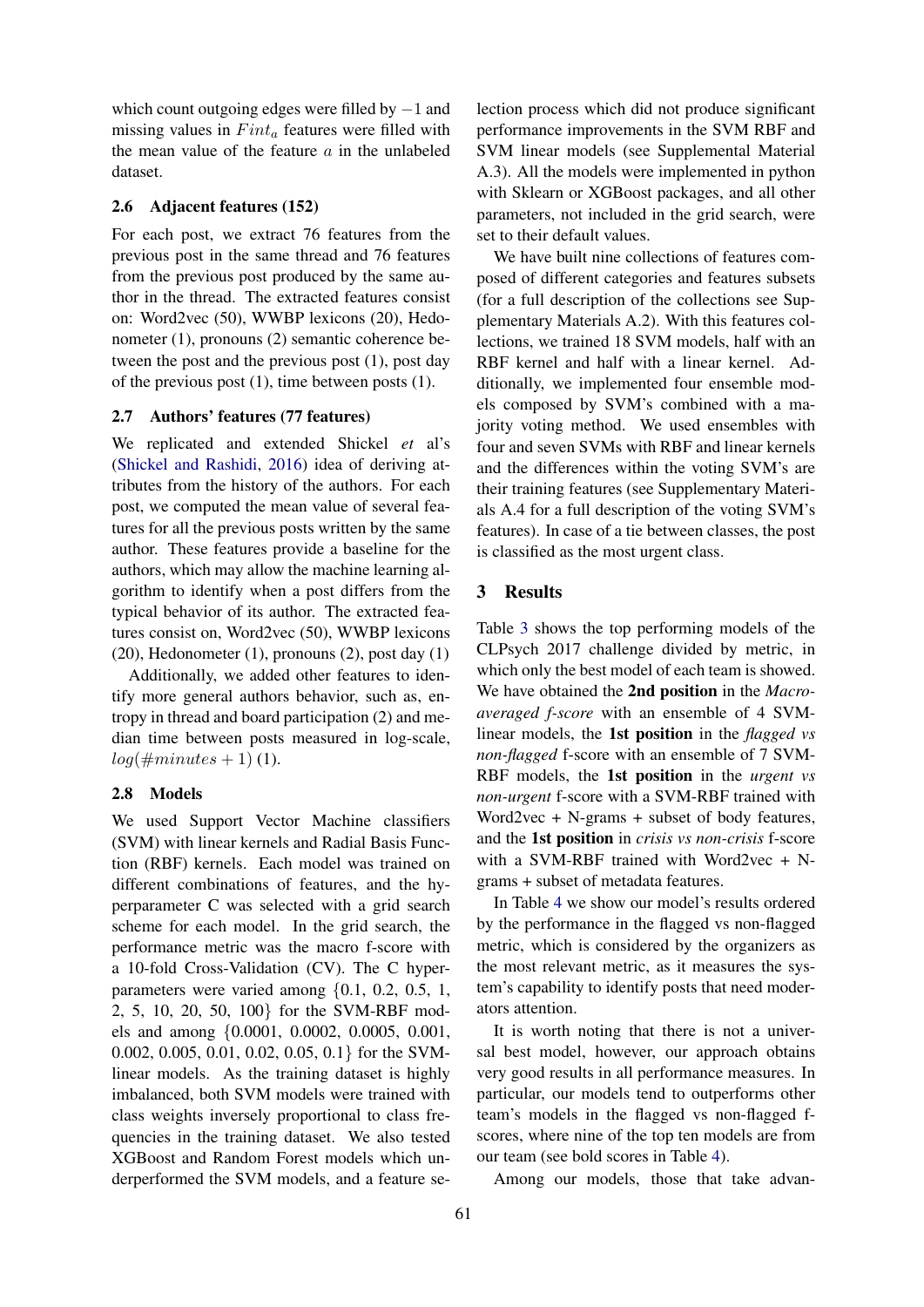| metric                           | pos | team          | model                   | f-score |
|----------------------------------|-----|---------------|-------------------------|---------|
|                                  | 1st | Xia and Liu   | voteing_submission      | 0.467   |
| macro averaged<br>f-score        | 2nd | Our team      | ensemble_4models_linear | 0.462   |
|                                  | 3rd | Nair et al.   | Run23                   | 0.461   |
| flagged                          | 1st | Our team      | ensemble_all_rbf        | 0.905   |
| <b>VS</b>                        | 2nd | Yates et al.  | mpid5_cl17out_20_v3     | 0.883   |
| non-flagged                      | 3rd | French et al. | 15                      | 0.877   |
| urgent                           | 1st | Our team      | $body\_rbf$             | 0.686   |
| <b>VS</b>                        | 2nd | Yates et al.  | 53                      | 0.673   |
| non-urgent                       | 3rd | French et al. | C13/SH2                 | 0.624   |
| crisis                           | 1st | Our team      | metadata_rbf            | 0.484   |
| <b>VS</b>                        | 2nd | Xia and Liu   | jxufe-lda-svm           | 0.480   |
| non-crisis<br>3rd<br>Nair et al. |     | Run23         | 0.468                   |         |

Table 3: Official results for the CLPsych 2017 shared task. We also show the f-scores for *crisis* vs. *non-crisis*, which measures the system's capability to identify the most serious cases. Flagged refers to *crisis + red + amber*, while urgent to *crisis* + *red*. For each metric, only the best model of each team is showed

| model                   | category        | N    | CV macro | macro | flagged | urgent | crisis |
|-------------------------|-----------------|------|----------|-------|---------|--------|--------|
| ensemble_all_rbf        | content+context | 575  | 0.537    | 0.442 | 0.905   | 0.586  | 0.328  |
| ensemble_4models_rbf    | content+context | 514  | 0.580    | 0.392 | 0.905   | 0.472  | 0.241  |
| selection_linear        | content+context | 337  | 0.490    | 0.400 | 0.887   | 0.508  | 0.416  |
| metadata_rbf            | only content    | 107  | 0.479    | 0.445 | 0.887   | 0.655  | 0.484  |
| selection_rbf           | content+context | 337  | 0.549    | 0.436 | 0.881   | 0.618  | 0.400  |
| content_rbf             | only content    | 130  | 0.489    | 0.436 | 0.881   | 0.618  | 0.400  |
| metadata_linear         | only content    | 107  | 0.452    | 0.442 | 0.881   | 0.677  | 0.476  |
| ensemble_4models_linear | content+context | 514  | 0.540    | 0.462 | 0.881   | 0.598  | 0.452  |
| ensemble_all_linear     | content+context | 575  | 0.506    | 0.453 | 0.880   | 0.637  | 0.410  |
| all_features_linear     | content+context | 2799 | 0.512    | 0.394 | 0.879   | 0.497  | 0.299  |
| ngrams_filtered_linear  | content+context | 575  | 0.512    | 0.393 | 0.879   | 0.494  | 0.294  |
| content_linear          | only content    | 130  | 0.448    | 0.423 | 0.878   | 0.645  | 0.381  |
| all_features_rbf        | content+context | 2799 | 0.535    | 0.384 | 0.876   | 0.453  | 0.246  |
| ngrams_filtered_rbf     | content+context | 575  | 0.556    | 0.291 | 0.866   | 0.326  | 0.081  |
| base_linear             | only content    | 100  | 0.425    | 0.429 | 0.859   | 0.680  | 0.444  |
| body_rbf                | only content    | 123  | 0.464    | 0.456 | 0.859   | 0.686  | 0.476  |
| base_rbf                | only content    | 100  | 0.453    | 0.456 | 0.859   | 0.686  | 0.476  |
| word2vec_rbf            | only content    | 50   | 0.446    | 0.422 | 0.857   | 0.647  | 0.450  |
| word2vec_linear         | only content    | 50   | 0.423    | 0.435 | 0.852   | 0.677  | 0.460  |
| body_linear             | only content    | 123  | 0.419    | 0.437 | 0.852   | 0.667  | 0.395  |
| ngrams_only_rbf         | only content    | 2274 | 0.440    | 0.446 | 0.825   | 0.542  | 0.305  |
| ngrams_only_linear      | only content    | 2274 | 0.436    | 0.445 | 0.803   | 0.540  | 0.281  |

Table 4: Our models' scores, ordered by the performance in the flagged vs non-flagged metric. We show in bold the scores of the models that are within the top ten among the 251 models that have participated in the shared task

tage of contextual features tend to obtain better *flagged vs non-flagged* f-scores (p-value= 4.09E-09, Wilcoxon rank sum test). *Amber* class includes posts where the author is following up on their own previous *red* or *crisis* post (Milne et al., 2016), thus, the inclusion of contextual features is essential to capture these situations. On the other hand, complex models with many features may learn the particularities and details of the authors present in the training set, thus decreasing the predictive capability in posts from authors never seen before (89% of the authors in training set are not in the test set). This overfitting effect in complex models can be observed in the corre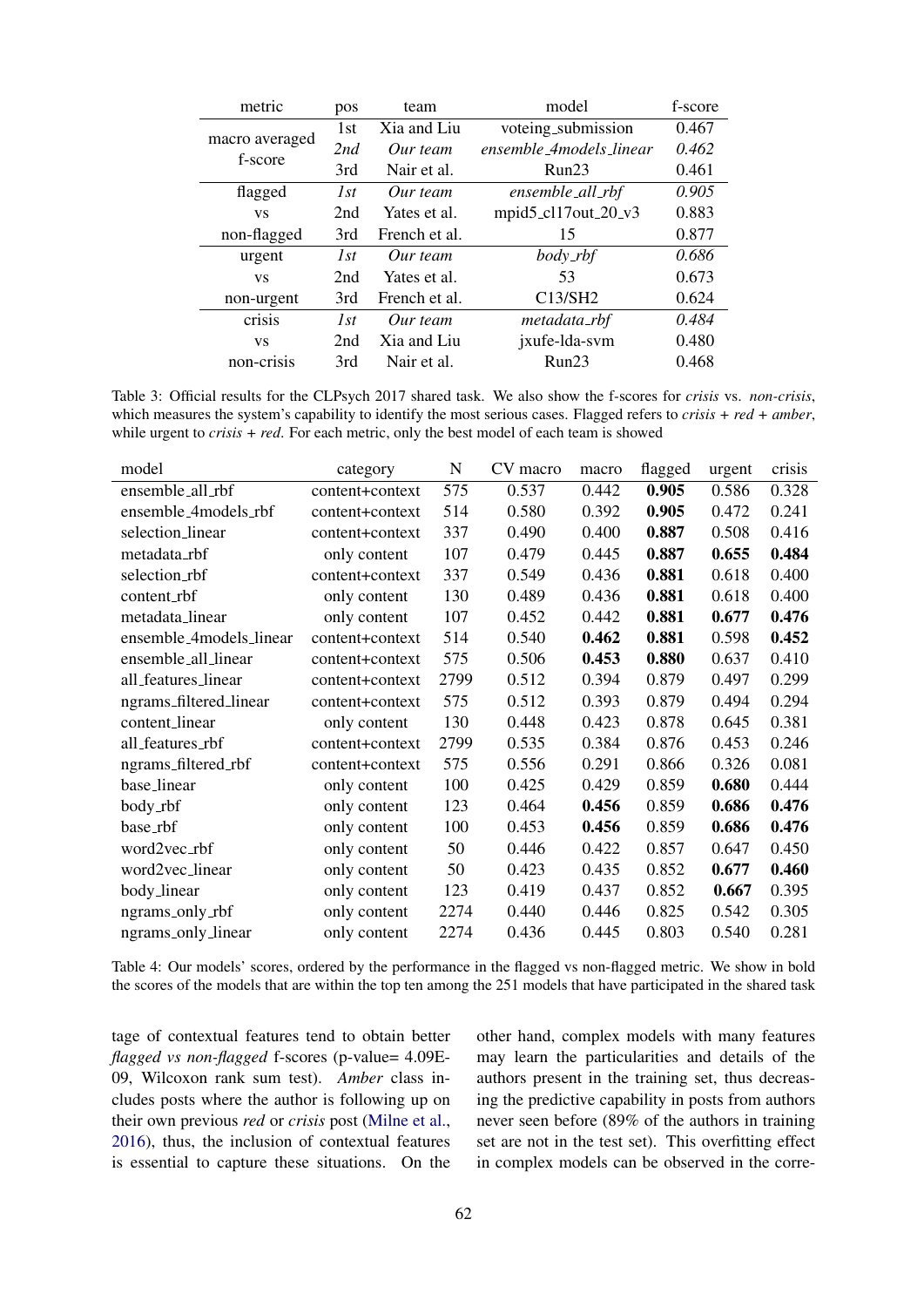lation between the number of features (column *N* in Table 4) and the differences in f-scores between the Cross-Validation and the test set (column *CV macro* - column *macro* in Table 4), Spearman correlation of 0.523 with a p-value=0.012. Also, this effect may explain the good performance obtained by less complex models, such as the SVM-linear trained with only 50 word2vec features. Furthermore, it can be seen that models that use only content features tend to obtain better results in *urgent vs non-urgent* and *crisis vs non-crisis* metrics (pvalue= 4.17E-09 and p-value= 4.15E-09 respectively, Wilcoxon rank sum test).

We propose that training with a greater amount of data with more users diversity will avoid this overfitting, thus boosting the performance of the models that use more number of features.

Finally, we extract the 25 most relevant features given by the random forest importance measure when it is trained with the training dataset and all the 2799 features (see Table 5). Within the most important features, 10 came from the *Interaction* category, 8 from the *Body*, 4 from *Word2vec*, 2 from *author's* and 1 from *N-grams*.

Furthermore, Table 5 shows that *crisis* posts tend to exhibit more negative PERMA elements, negative sentiment, first person reference and less happiness than *non-crisis* posts (p-value; 0.5e-6) in each comparison with a Wilcoxon rank sum test). Depict Word2vec dimensions have not a straightforward interpretation, it can be seen that there is no shared Word2vec components within the relevant interaction features and the selected Word2vec features extracted from posts text. These results show that content of severe posts and their interacting posts provide different features which result useful in the post triaging task.

## 4 Conclusion

Mental health forums, such as ReachOut.com, are online spaces where users can share their experiences and get peer support. The large increase in the number of users makes the task of the moderators considerably difficult. This ends in the loss of critical messages that would require immediate attention. In this context, an automatic triaging system is a valuable tool to guide moderators effort.

In the present paper, we present a machine learning approach for the automatic triage of posts from ReachOut.com forum. Our models participated in the CLPsych 2017 Shared Task competition, obtaining very good results along with all official metrics.

The CLPsych 2017 Shared Task is the second part of the 2016 edition, but with more training data and a more balanced test set. Most of approaches used in CLPsych 2016 Shared Task extract features from the content of the posts, but only a few took advantage of features extracted from the posts context. In the present paper we focused on the development and implementation of a large variety of new features from both, the content and the context of posts. The content-based features consist on N-grams, Word2vec, metadata and other features from the body of the posts, while the context-based features extract attributes from the content and structure of the user history, other post in the conversation and the interaction network.

Our implementation obtained the first position on several official metrics. In particular, we obtained the best performance in the flagged vs nonflagged measure, which tests the system's capability to identify posts that require attention from moderators.

We found that exploitation of contextual features tend to improve the detection of posts that require attention from moderator. On the other hand, complex models with many features may learn the particularities and details of the authors present in the training set, thus decreasing the predictive capability in posts from authors never seen before. To avoid this overfitting effect we propose to feed the models with a greater amount of training data with more diversity of users. This can be easily solved with the use of online classifiers (Bordes et al., 2005; Calvo et al., 2016), in which the model can continuously learn from the manual classifications made by the moderators, ensuring that the system is kept up-to-date.

A feature importance analysis emphasize the importance of the interactions among users and the content of the interacting post. In this respect we showed that the content of *crisis* posts and theirs interacting posts provide different elements which result useful in the post triaging task. These analysis also highlighted the predictive capabilities of new open-source psycholinguistic measures designed by the world Well-Being Project group (WWBP), specially the ones related to well-being elements (PERMA).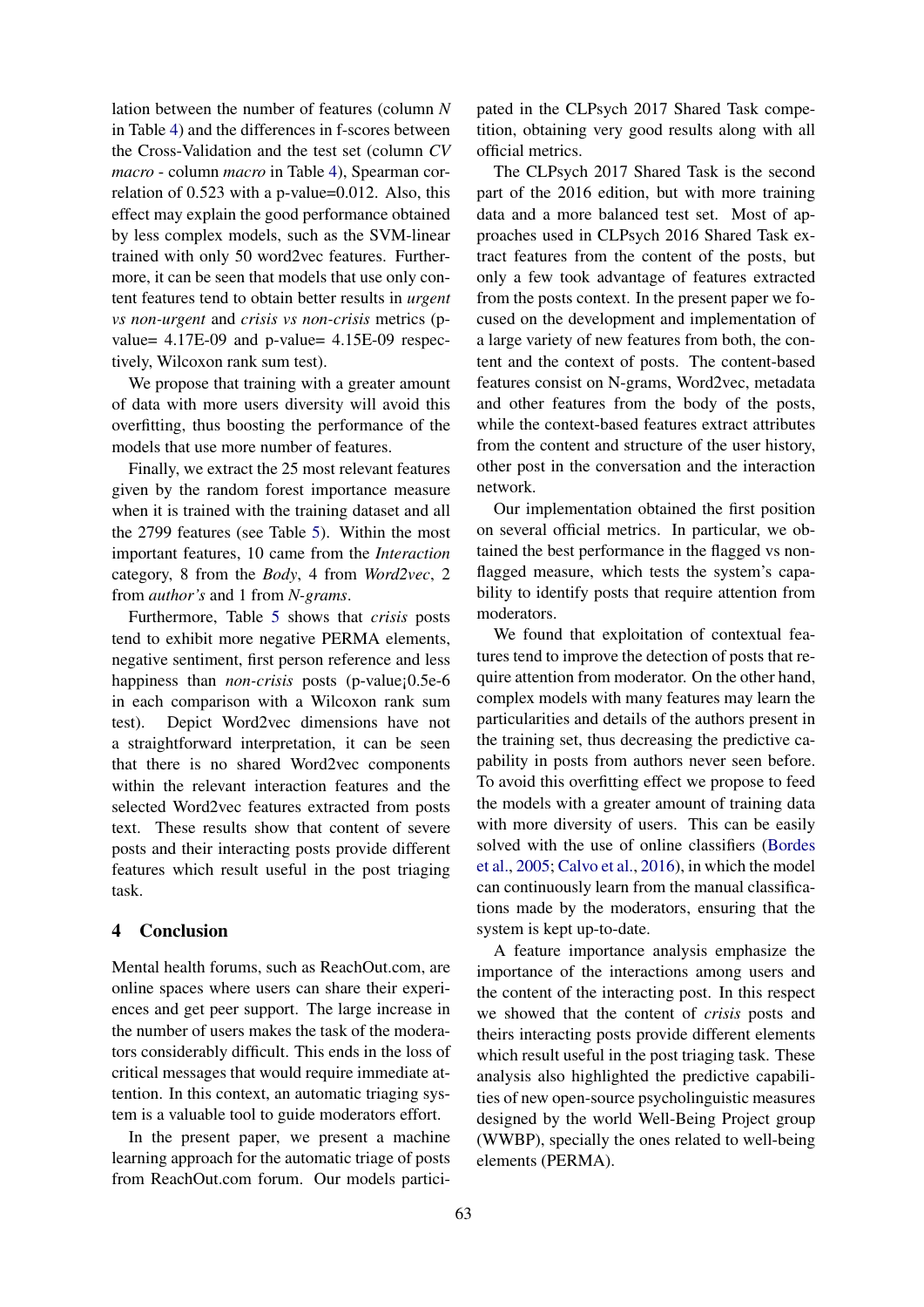| feature                   | category    | crisis            | red               | amber             | green             |
|---------------------------|-------------|-------------------|-------------------|-------------------|-------------------|
| Word $2$ vec $-2$         | Word2vec    | $0.96 + - 0.04$   | $0.90 + 0.03$     | $0.78 + 0.02$     | $0.14 + - 0.03$   |
| $neg.E$ (PERMA)           | Body        | $0.97 + -0.09$    | $0.80 + 0.05$     | $0.60 + 0.03$     | $-0.11 + (-0.02)$ |
| neg_P (PERMA)             | Body        | $1.05 + (-0.09)$  | $0.93 + 0.06$     | $0.56 + 0.03$     | $-0.07 + 0.03$    |
| neg_M (PERMA)             | Body        | $0.96 + -0.09$    | $0.87 + 0.05$     | $0.62 + 0.03$     | $-0.10 + 0.03$    |
| neg_A (PERMA)             | Body        | $1.17 + (-0.10)$  | $1.01 + 0.05$     | $0.71 + 0.04$     | $-0.05 + (-0.03)$ |
| incoming_edge_second_pron | Interaction | $0.67 + 0.22$     | $0.78 + 0.12$     | $1.42 + (-0.08)$  | $-0.04 + (-0.04)$ |
| author_sing_first_pron    | Author's    | $0.96 + 0.21$     | $1.15 + (-0.12)$  | $1.28 + (-0.06)$  | $0.13 + -0.04$    |
| incoming_edge_w2v_20      | Interaction | $-0.44 + (-0.20)$ | $-0.45 + (-0.08)$ | $-0.87 + -0.07$   | $0.17 + -0.04$    |
| incoming_edge_w2v_41      | Interaction | $0.68 + 0.14$     | $0.60 + 0.09$     | $1.12 + (-0.06)$  | $0.01 + -0.03$    |
| Word2vec_36               | Word2vec    | $0.55 + (-0.06)$  | $0.58 + (-0.03)$  | $0.44 + (-0.02)$  | $-0.03 + (-0.03)$ |
| happiness (Hedonometer)   | Body        | $-0.56 + 0.06$    | $-0.55 + (-0.04)$ | $-0.40 +/- 0.03$  | $0.16 + -0.03$    |
| incoming_edge_ $w2v_16$   | Interaction | $-0.9 + (-0.18)$  | $-0.37 + 0.09$    | $-1.05 + (-0.07)$ | $0.27 + 0.04$     |
| neuroticism (OCEAN)       | Body        | $-0.48 + 0.06$    | $-0.45 + (-0.05)$ | $-0.24 +1 - 0.02$ | $0.08 + 0.02$     |
| Word2vec <sub>-37</sub>   | Word2vec    | $0.81 + (-0.06)$  | $0.76 + 0.03$     | $0.49 + 0.03$     | $0.04 +/- 0.03$   |
| incoming_edge_ $w2v_45$   | Interaction | $1.08 + -0.21$    | $0.56 + (-0.10)$  | $1.23 + (-0.07)$  | $-0.08 + -0.04$   |
| author_w2v_2              | Author's    | $0.70 + 0.23$     | $0.76 + (-0.11)$  | $0.96 + 0.06$     | $0.01 + -0.04$    |
| incoming_edge_ $w2v_47$   | Interaction | $-0.80 + 0.26$    | $-0.03 + 0.07$    | $-0.57 + -0.06$   | $0.31 + (-0.04)$  |
| Word2vec <sub>-8</sub>    | Word2vec    | $-0.61 + (-0.03)$ | $-0.55 + (-0.02)$ | $-0.52 + -0.02$   | $-0.13 + (-0.02)$ |
| incoming_edge_ $w2v_111$  | Interaction | $-0.72 + (-0.18)$ | $-0.45 + (-0.10)$ | $-0.79 + -0.06$   | $0.20 + 0.04$     |
| incoming_edge_w2v_25      | Interaction | $-0.44 + (-0.16)$ | $-0.13 + (-0.07)$ | $-0.72 + 0.06$    | $0.16 + - 0.04$   |
| sing_first_pron           | Body        | $1.18 + (-0.06)$  | $1.10 + -0.05$    | $0.88 + 0.04$     | $0.12 + 0.04$     |
| 1                         | N-gram      | $0.15 + (-0.01)$  | $0.15 + (-0.01)$  | $0.13 + 0.01$     | $0.06 + - 0.00$   |
| incoming_edge_w2v_9       | Interaction | $0.70 + - 0.13$   | $0.40 + 0.08$     | $0.84 + (-0.05)$  | $-0.19 + -0.04$   |
| negative (EmoLex)         | Body        | $1.22 + (-0.19)$  | $0.89 + 0.08$     | $0.41 + 0.06$     | $-0.05 + (-0.03)$ |
| incoming_edge_ $w2v_32$   | Interaction | $0.65 + -0.14$    | $0.51 + 0.08$     | $0.99 + 0.06$     | $0.00 + 0.04$     |

Table 5: Statistics of the 25 most relevant features for the triage task, ordered by the random forest importance measure when it is trained with all features. The numbers are showing the mean value and the standard deviation of the mean for each feature in each triage level. For each feature, we have highlighted in bold the highest mean value among the different groups. Sing first pron refers to the fraction of words that are first-person pronouns, such as I, me, myself,etc.

## References

- Edgar Altszyler, Sidarta Ribeiro, Mariano Sigman, and Diego Fernández Slezak. 2017. The interpretation of dream meaning: Resolving ambiguity using latent semantic analysis in a small corpus of text. *Consciousness and Cognition* .
- Gillinder Bedi, Facundo Carrillo, Guillermo A Cecchi, Diego Fernández Slezak, Mariano Sigman, Natalia B Mota, Sidarta Ribeiro, Daniel C Javitt, ´ Mauro Copelli, and Cheryl M Corcoran. 2015. Automated analysis of free speech predicts psychosis onset in high-risk youths. *npj Schizophrenia* 1:15030.
- Gillinder Bedi, Guillermo A Cecchi, Diego F Slezak, Facundo Carrillo, Mariano Sigman, and Harriet De Wit. 2014. A window into the intoxicated mind? speech as an index of psychoactive drug effects. *Neuropsychopharmacology* 39(10):2340–2348.
- Antoine Bordes, Seyda Ertekin, Jason Weston, and Léon Bottou. 2005. Fast kernel classifiers with online and active learning. *Journal of Machine Learning Research* 6(Sep):1579–1619.
- Chris Brew. 2016. Classifying reachout posts with a radial basis function svm. *Proceedings of the Third Workshop on Computational Linguistics and Clinical Psychology: From Linguistic Signal to Clinical Reality* .
- Rafael A Calvo, M Sazzad Hussain, David Milne, Kjartan Nordbo, Ian Hickie, and P Danckwerts. 2016. Augmenting online mental health support services. *Integrating Technology in Positive Psychology Practice* page 82.
- Rafael A Calvo and Sunghwan Mac Kim. 2013. Emotions in text: dimensional and categorical models. *Computational Intelligence* 29(3):527–543.
- Rafael A Calvo, David N Milne, M Sazzad Hussain, and Helen Christensen. 2017. Natural language processing in mental health applications using nonclinical texts. *Natural Language Engineering* pages 1–37.
- Arman Cohan, Sydney Young, and Nazli Goharian. 2016. Triaging mental health forum posts. In *Proceedings of the 3rd Workshop on Computational Linguistics and Clinical Psychology: From Linguistic*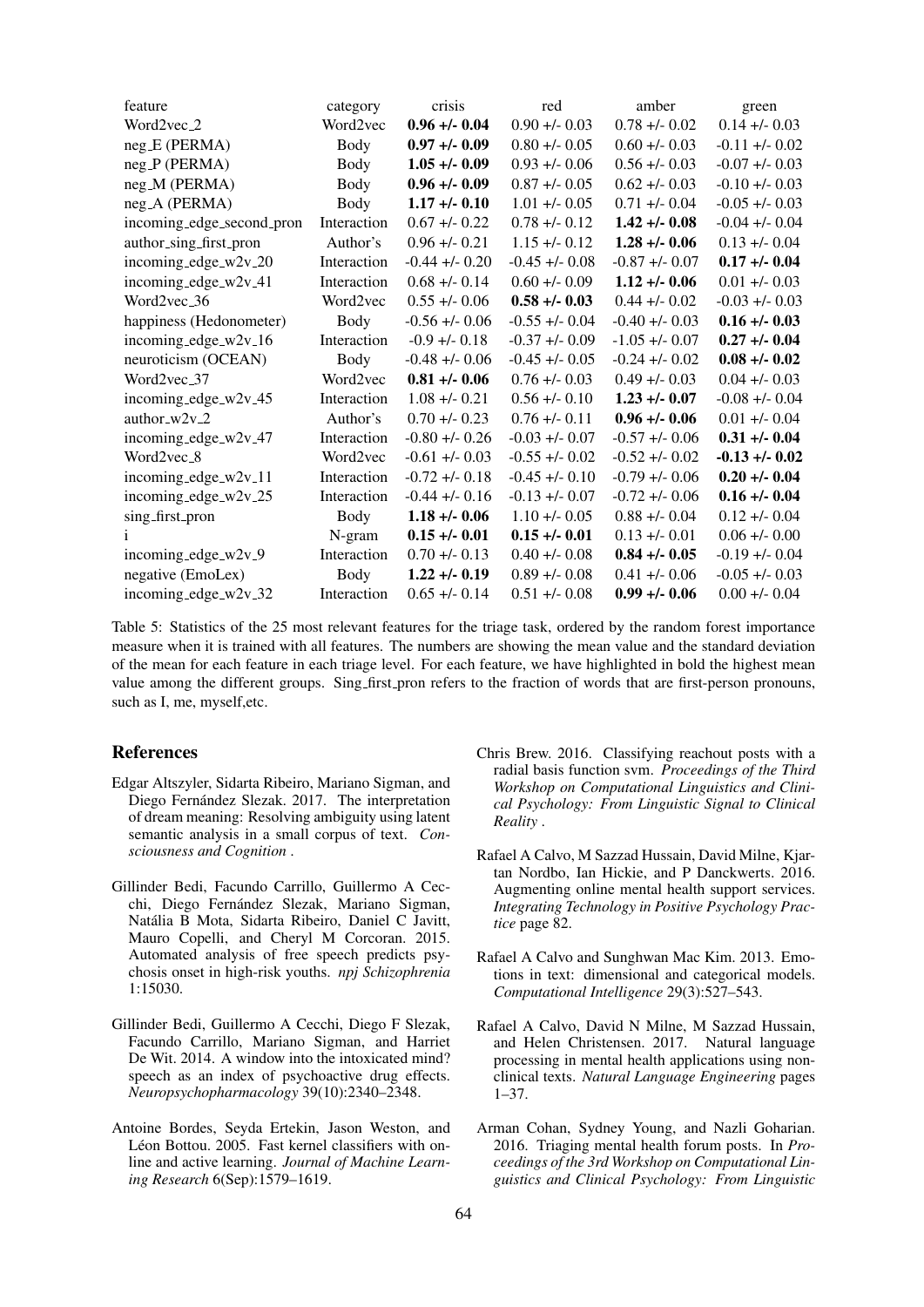*Signal to Clinical Reality, San Diego, California, USA, June*. volume 16.

- Glen Coppersmith, Mark Dredze, Craig Harman, Kristy Hollingshead, and Margaret Mitchell. 2015. Clpsych 2015 shared task: Depression and ptsd on twitter. In *Proceedings of the 2nd Workshop on Computational Linguistics and Clinical Psychology: From Linguistic Signal to Clinical Reality*. pages 31–39.
- Munmun De Choudhury, Scott Counts, and Eric Horvitz. 2013a. Social media as a measurement tool of depression in populations. In *Proceedings of the 5th Annual ACM Web Science Conference*. ACM, pages 47–56.
- Munmun De Choudhury, Michael Gamon, Scott Counts, and Eric Horvitz. 2013b. Predicting depression via social media. In *ICWSM*. page 2.
- Peter Sheridan Dodds, Kameron Decker Harris, Isabel M Kloumann, Catherine A Bliss, and Christopher M Danforth. 2011. Temporal patterns of happiness and information in a global social network: Hedonometrics and twitter. *PloS one* 6(12):e26752.
- Samah Fodeh, Joseph Goulet, Cynthia Brandt, and Al-Talib Hamada. 2017. Leveraging twitter to better identify suicide risk. In *Medical Informatics and Healthcare*. pages 1–7.
- Christopher M Homan, Naiji Lu, Xin Tu, Megan C Lytle, and Vincent Silenzio. 2014. Social structure and depression in trevorspace. In *Proceedings of the 17th ACM conference on Computer supported cooperative work & social computing*. ACM, pages 615– 625.
- Jared Jashinsky, Scott H Burton, Carl L Hanson, Josh West, Christophe Giraud-Carrier, Michael D Barnes, and Trenton Argyle. 2014. Tracking suicide risk factors through twitter in the us. *Crisis* .
- Victor Kuperman, Hans Stadthagen-Gonzalez, and Marc Brysbaert. 2012. Age-of-acquisition ratings for 30,000 english words. *Behavior Research Methods* 44(4):978–990.
- Shervin Malmasi, Marcos Zampieri, and Mark Dras. 2016. Predicting post severity in mental health forums. *Proceedings of the Third Workshop on Computational Linguistics and Clinical Psychology: From Linguistic Signal to Clinical Reality* .
- Tomas Mikolov, Greg Corrado, Kai Chen, and Jeffrey Dean. 2013a. Efficient Estimation of Word Representations in Vector Space. *Proceedings of the International Conference on Learning Representations (ICLR 2013)* http://arxiv.org/pdf/1301. 3781v3.pdf.
- Tomas Mikolov, Greg Corrado, Kai Chen, and Jeffrey Dean. 2013b. Pre-trained word2vec representation. *https://code.google.com/archive/p/word2vec/* .
- David N Milne, Glen Pink, Ben Hachey, and Rafael A Calvo. 2016. Clpsych 2016 shared task: Triaging content in online peer-support forums .
- Saif M Mohammad and Peter D Turney. 2010. Emotions evoked by common words and phrases: Using mechanical turk to create an emotion lexicon. In *Proceedings of the NAACL HLT 2010 workshop on computational approaches to analysis and generation of emotion in text*. Association for Computational Linguistics, pages 26–34.
- Bridianne O'Dea, Stephen Wan, Philip J Batterham, Alison L Calear, Cecile Paris, and Helen Christensen. 2015. Detecting suicidality on twitter. *Internet Interventions* 2(2):183–188.
- Glen Pink, Will Radford, and Ben Hachey. 2016. Classification of mental health forum posts. *Proceedings of the Third Workshop on Computational Linguistics and Clinical Psychology: From Linguistic Signal to Clinical Reality* .
- Radim Rehuek and Petr Sojka. 2010. Software Framework for Topic Modelling with Large Corpora. In *Proceedings of the LREC 2010 Workshop on New Challenges for NLP Frameworks*. ELRA, Valletta, Malta, pages 45–50.
- H Andrew Schwartz, Johannes C Eichstaedt, Margaret L Kern, Lukasz Dziurzynski, Stephanie M Ramones, Megha Agrawal, Achal Shah, Michal Kosinski, David Stillwell, Martin EP Seligman, et al. 2013. Personality, gender, and age in the language of social media: The open-vocabulary approach. *PloS one* 8(9):e73791.
- HA Schwartz, Sap M, ML Kern, Eichstaedt JC, A Kapelner, Agrawal M., E Blanco, L Dziurzynski, G Park, D Stillwell, M Kosinski, M Seligman, and Ungar LH. 2016. Predicting individual wellbeing through the language of social media pages 516–527.
- Benjamin Shickel and Parisa Rashidi. 2016. Automatic triage of mental health forum posts. *Proceedings of the Third Workshop on Computational Linguistics and Clinical Psychology: From Linguistic Signal to Clinical Reality* .
- Tom De Smedt and Walter Daelemans. 2012. Pattern for python. *Journal of Machine Learning Research* 13(Jun):2063–2067.
- Hans Stadthagen-Gonzalez and Colin J. Davis. 2006. The bristol norms for age of acquisition, imageability, and familiarity. *Behavior Research Methods* 38(4):598–605. https://doi.org/10. 3758/BF03193891.
- Christopher M Homan Ravdeep Johar Tong, Liu Megan Lytle Vincent Silenzio Cecilia, and O Alm. 2014. Toward macro-insights for suicide prevention: Analyzing fine-grained distress at scale. *ACL 2014* page 107.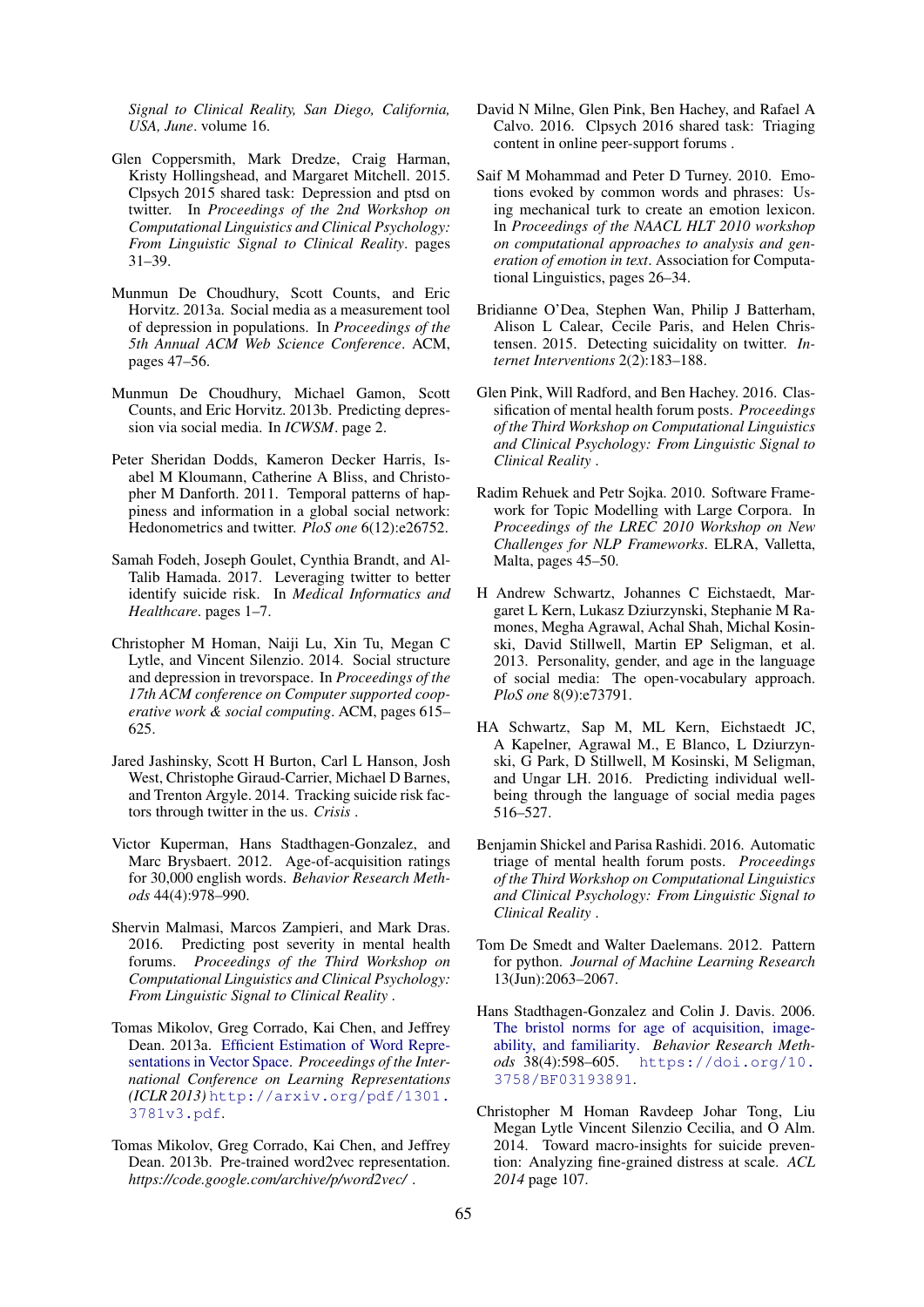- Kimberly A Van Orden, Tracy K Witte, Kelly C Cukrowicz, Scott R Braithwaite, Edward A Selby, and Thomas E Joiner Jr. 2010. The interpersonal theory of suicide. *Psychological review* 117(2):575.
- Luis Von Ahn. 2016. web-page: http://www.cs. cmu.edu/˜biglou/resources/. Accessed: September 2016.
- Amy Beth Warriner, Victor Kuperman, and Marc Brysbaert. 2013. Norms of valence, arousal, and dominance for 13,915 english lemmas. *Behavior research methods* 45(4):1191–1207.
- Cynthia Whissell. 1989. The dictionary of affect in language. *Emotion: Theory, research, and experience* 4(113-131):94.
- WHO. 2014. *Preventing suicide: a global imperative*. World Health Organization.
- WWBP World Well-Being Project. 2017. web-page: http://www.wwbp.org/data.html. Accessed: September 2017.
- Ayah Zirikly, Varun Kumar, and Philip Resnik. 2016. The gw/umd clpsych 2016 shared task system.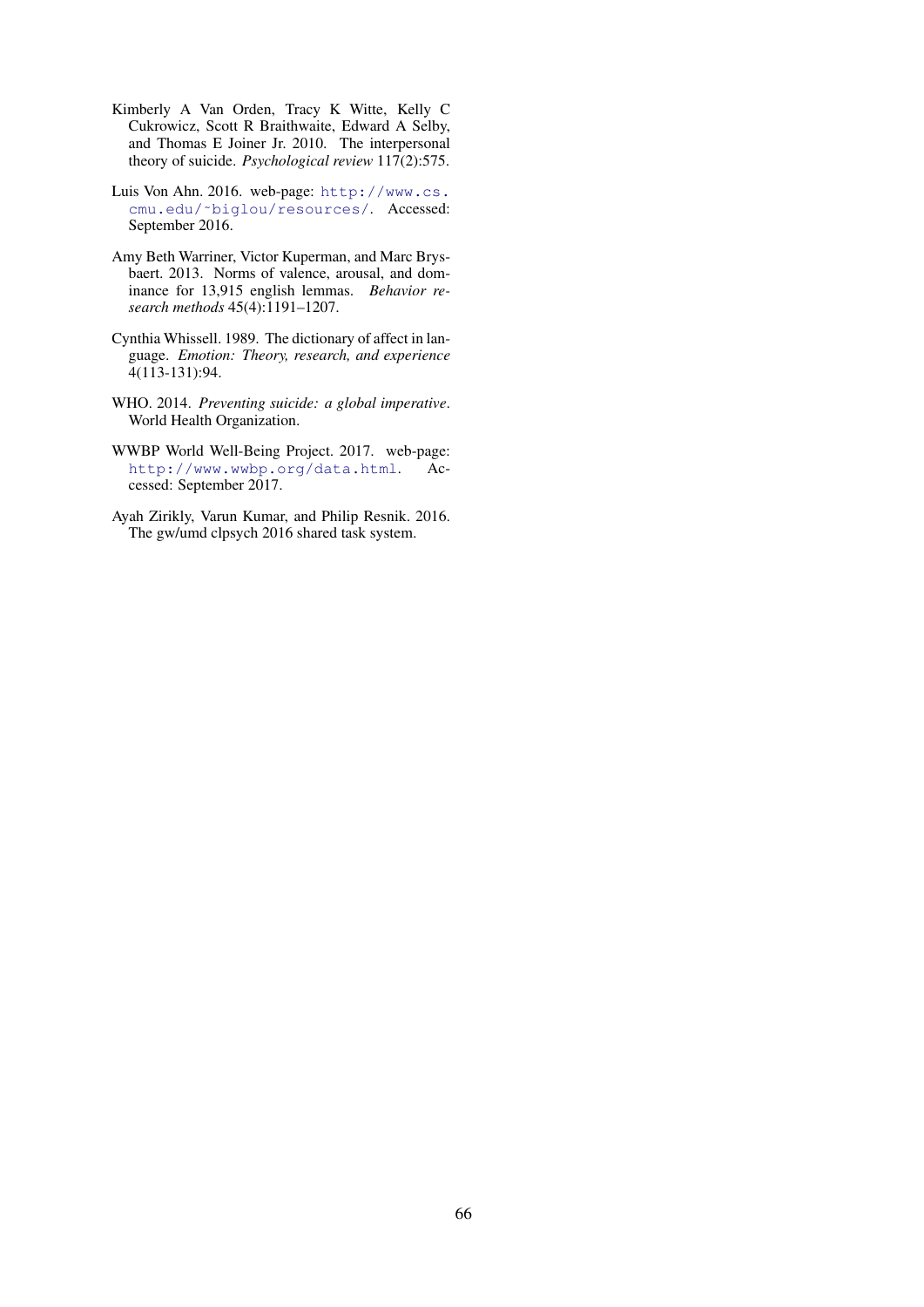## A Supplemental Material

## A.1 Features subsets

We build subsets of features, in which we selected the ones that we consider the most relevant in each category:

- *Subsets of body features (23):* self-harm regular expression (1), MentalDisLex (1), advisor and helplines keywords (2), negative PERMA features (5), neuroticism from OCEAN (1), affect lexicon from WWBP (1), pronouns (2), Hedonometer (1), negative lexicon from EmoLex (1) and word2vec semantic similarity to keywords (8).
- *Subsets of metadata features (7):* A selection of 5 boards (ToughTimes Hosted chats, Everyday life stuff, Intros, Something Not Right, Getting Help), whether the author is a moderator or not (1), and whether the author created the thread (1).
- *Subsets of interaction features (57):* number of in/out edges from different authors (2), number of loops (1), number of authors post in the window (1), out degree of the author mentioned in the post (1), mean pronouns from incoming edges (2) and mean word2vec from incoming edges (50).
- The *subsets of author and adjacent features* (50 and 100 features respectively) consist of the subsets of features that consider Word2vec representations.
- *Subsets of N-grams (50):* We performed a random forest feature importance procedure over word2vec and N-grams, in which we kept the 100 most relevant features. The selected features consist of all the 50 Word2vec features and 50 N-grams, thus this procedure led us only to a discarding of N-grams.

## A.2 Features collections

Starting from the set of all the features, we progressively discarded some of them, thus generating nine collections of features of decreasing quantity. Each collection was used to train SVMlinear and SVM-RBF models, resulting in 18 of our 22 models (the other four are ensembles).

The collections are:

• all features (2799): all 2799 features

- ngrams\_only (2274): the complete set of 2274 N-grams
- ngrams filtered (575): all features but using the subset of N-grams instead of the complete set
- selection (337): Word2vec + N-grams subset + metadata subset + body subset + author subset + adjacent subset + interaction subset
- content (130): Word2vec + N-grams subset + metadata subset + body subset
- metadata (107): Word2vec + N-grams subset + metadata subset
- body (123): Word2vec + N-grams subset + body subset
- base (100): Word2vec + N-grams subset
- word2vec (50): Word2vec

## A.3 Models comparison

In table 6 we compare the macro f-scores of different models in a 10-fold cross-validation scheme with the training set and the 337 features of the *selection* collection (described in section A.2). The models were implemented with sklearn or xgboost python packages. For each model, a grid search was applied to select the best parameters. For the SVM-RBF model the hyperparameter C was varied among {0.1, 0.2, 0.5, 1, 2, 5, 10, 20, 50, 100}, for the SVM-linear among {0.0001, 0.0002, 0.0005, 0.001, 0.002, 0.005, 0.01, 0.02, 0.05, 0.1}, for the XGBoost the max depth was varied among [2, 4, 6, 8] and the learning rate among  $[0.001, 0.01, 0.1, 0.3]$  and for the Random Forest the max features was varied among [10,20,40,60,80,100,120,140,160,200]. All other parameters were set to their default values. Among the models, the SVM classifiers outperformed the tree-based models. Given the large

| model           | CV macro f-score |
|-----------------|------------------|
| <b>SVM-RBF</b>  | 0.549            |
| SVM-linear      | 0.490            |
| <b>XGB</b> oost | 0.486            |
| Random Forest   | 0.442            |

Table 6: Macro f-scores of different models in a 10 fold cross-validation scheme with the training set and the 337 features of the *selection* collection.

number of features (337), we also try a feature